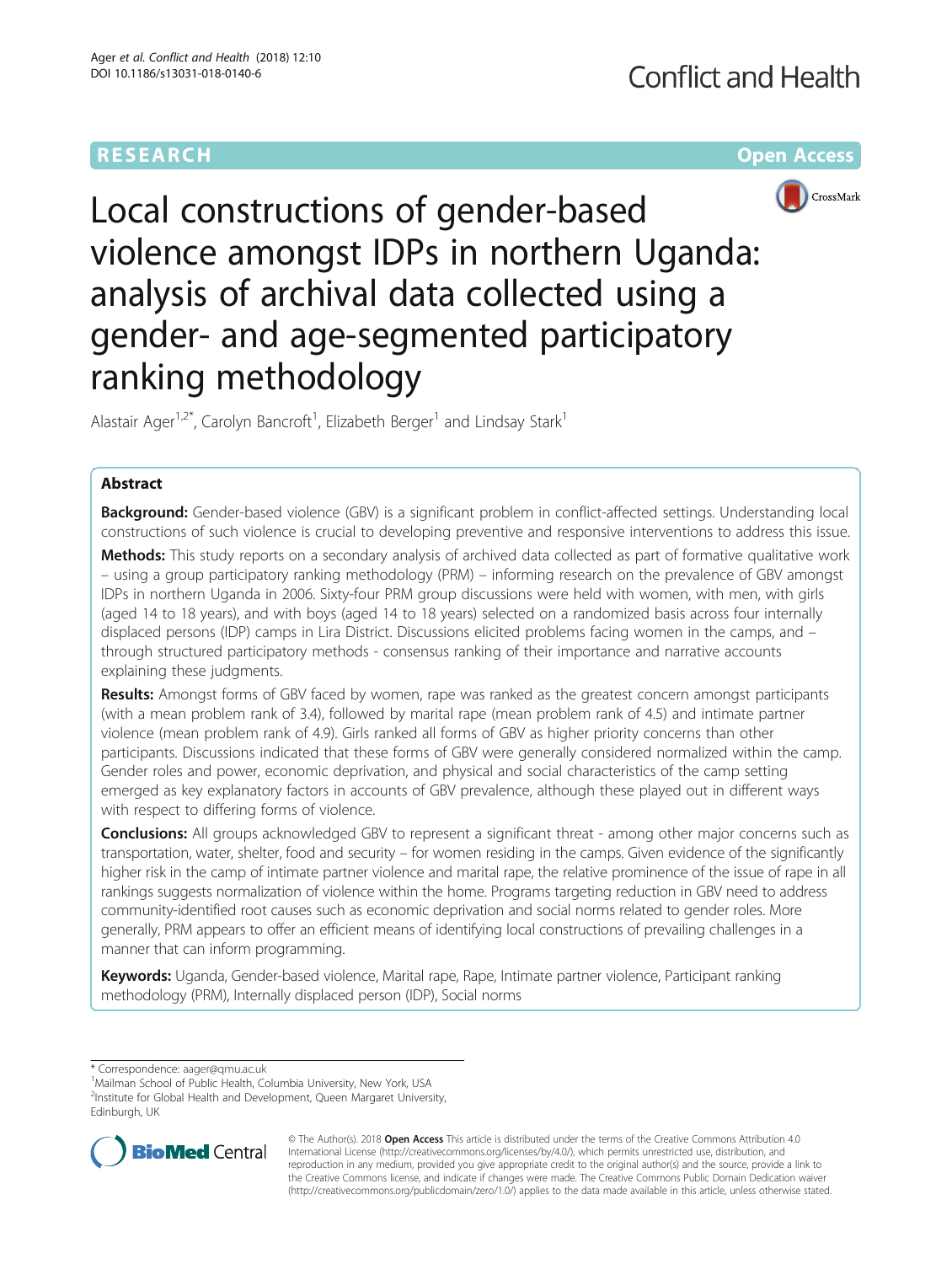# Background

Gender-based violence (GBV) has, over the last 20 years, emerged as a major concern within populations in conflict-affected settings [[1\]](#page-9-0). GBV has potentially severe implications for wellbeing, causing physical pain and disability, adverse mental health outcomes and increased risk of Sexually Transmitted Infections (STIs) and unintended pregnancies. Programming by non-governmental agencies to address the needs of survivors – and to prevent perpetration of such violence – is now established within the mainstream of humanitarian response, and coordinated with respect to established inter-agency guidelines [[2\]](#page-9-0).

Quantification of the scope and magnitude of GBV is especially challenging in humanitarian settings, with an even greater likelihood of fear and secrecy than in other settings leading to suppression of reporting [[3\]](#page-9-0). Nonetheless, an increasing number of studies have confirmed the high prevalence of GBV in such contexts, though estimates vary due to different methodologies and measures used in surveys in complex emergencies [\[1](#page-9-0), [4](#page-9-0)–[9](#page-9-0)]. An assessment of prevalence of GBV in internally displaced persons (IDP) camps in Northern Uganda found that 50% of women reported experiencing some form of violence in the previous year, 40% reported forced sex with an intimate partner and 5% reported having been raped by someone outside of their household [\[10\]](#page-9-0).

While these studies have confirmed the importance of GBV as an issue, they provide an inadequate evidence-base to inform programming. It is important to identify risk and protective factors for such violence, and the means by which this information may be used to plan more effective prevention and response programs. For example, a study in Kakuma refugee camp in Kenya featured 18 refugee focus group discussions exploring the nature and consequences of intimate partner violence (IPV) in the camp and responses to IPV [[11\]](#page-9-0). The study provided insights not only into how people interpreted the issue of IPV but also what were considered to be more effective response mechanisms such as traditional, familial or community-based responses rather than agency-led, formal interventions. Wirtz et al. used focus group discussions to investigate barriers to reporting and service-seeking efforts amongst refugees in Ethiopia [[12\]](#page-9-0). Discussions revealed rich information about types, perpetrators, causes and contexts of GBV, which were used to develop a screening measure for use in similar contexts. A systematic review of predictors of interpersonal violence in humanitarian settings identified four modifiable risk factors for violence against women and children: substance abuse, economic status, mental health and social support (manuscript currently under review). Currently,

examples of published studies investigating local understandings of the factors influencing GBV are uncommon. There is a need for more examples of such work, especially those which can not only shape local response and prevention strategies but also wider understanding of the dynamics of GBV in conflictaffected and other humanitarian contexts.

This paper reports on such a study, drawing upon archived data collected in the context of developing GBV programs for IDP populations in northern Uganda in 2006. In northern Uganda, the early years of the millennium saw the population seeking to recover from nearly two decades of civil war. Insurgency by the Lord's Resistance Army, led by Joseph Kony, and Government of Uganda military operations resulted in the displacement of over 1.8 million people, disrupting community structures and previously defined social roles, destabilizing families and interrupting economic activity [[13](#page-9-0)]. In 2006, many were still residing in over 150 IDP camps for internally displaced persons (IDPs) that had been established during the conflict in the northern part of the country. Access to food, clean water and basic services such as medical care were often inadequate in these settlements [[14\]](#page-9-0). The context and conditions of camps prompted consideration of GBV programming as a key area of humanitarian response across camps throughout the region. In Lira District,  $ChildFund<sup>1</sup>$  led such programming response, and commissioned an assessment of prevalence of GBV to assist in program development and evaluation. This survey – the findings of which were noted above [[10\]](#page-9-0) – established one-in-twenty women to have experienced rape by a non-domestic partner and one-in-two to have experienced intimate partner violence in the previous twelve months.

This study reports on a secondary analysis of archived data which had been collected through formative participatory research in support of this prevalence survey and subsequent program development. This participatory work had sought to elicit local construction of GBV experienced by women in the camp, explicitly seeking the understandings not only of women themselves but also of men and, acknowledging the potential of perceived norms in shaping future behaviour, of girls and boys. The archived data presented a window into the social experience of GBV in camps in northern Uganda in the period after the formal end to civil hostilities - but before widespread resettlement from the camps which stood to inform current debates within the literature identified above. It also provides an opportunity to examine the potential utility of participatory ranking methods as a means of rapid appraisal of key local understandings and agendas in the context of a humanitarian setting.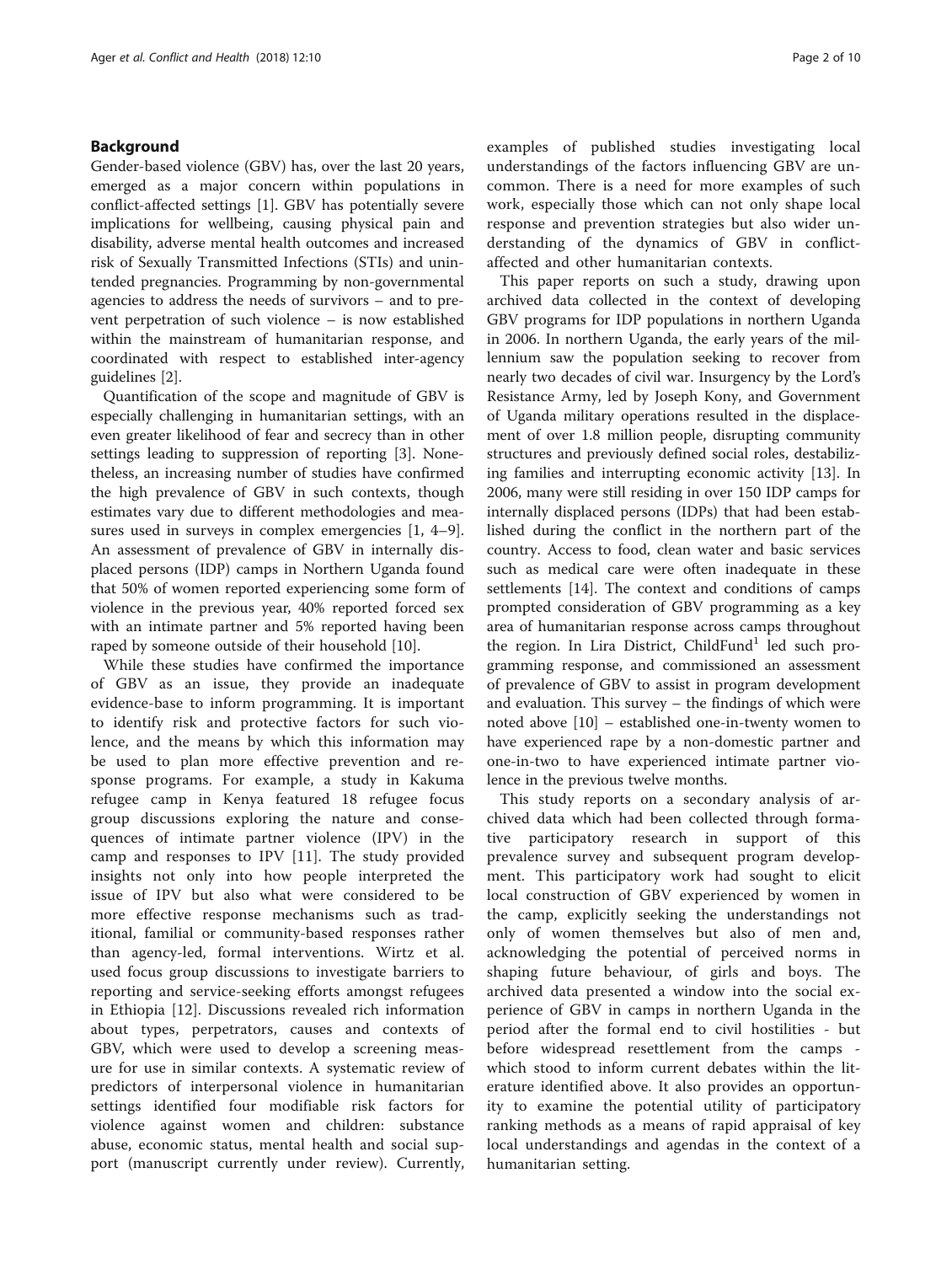# Methods

# Setting

Data collection was conducted in four camps for IDPs in Lira District, Northern Uganda. The camps - Aromo, Ayami, Walela and Okwang - were selected on the basis of their not having been the focus of interventions addressing GBV by ChildFund or any other agency, but being the proposed or potential focus of such intervention subsequent to the fieldwork described. Table 1 gives details of the populations of the four camps.

# Facilitators

Four facilitators (two women, two men) were trained to facilitate group discussions using a participatory ranking methodology (PRM) [\[15\]](#page-9-0). They were selected as having experience of working in the field of gender-based violence programs and having Luo (the predominant local language spoken in the District) as their first language. Training considered local language usage and definitions with respect to relevant terms. Three forms of gender-based violence were particular foci for the study: intimate partner violence (defined as physical beating by an intimate partner), marital rape (defined as forced sex with an intimate partner through the use of physical violence, its threat, or other coercion) and rape (defined as sexual intercourse, or attempted sexual intercourse, without consent by someone other than an intimate partner). Facilitators worked in same-gender pairs (one female pair, one male pair) allowing their gender to be congruent with that of participants. For each group discussion, one facilitator took the role of discussion lead, while the other took the role of note-taker.

# Participants

In each of the four camps a series of PRM group discussions were held. In each camp groups were held with women, with men, with girls (aged 14 to 18 years), and with boys (aged 14 to 18 years). While criterion sampling was used to ensure groups were composed of camp residents of the appropriate age and gender, the first participant of adult groups was identified through random sampling in order to convene a more representative range of the camp population, rather than those in contact with services. This 'convener' was then invited to assemble 8–10 other participants meeting the age and gender criteria of that group. Blocks were selected using

Table 1 Demographic Profiles of the Four Studied Camps

| Camp                              | Aromo  | Ayami | Walela | Okwang |
|-----------------------------------|--------|-------|--------|--------|
| <b>Estimated Total Population</b> | 24.828 | 9068  | 7200   | 6348   |
| Males                             | 12.006 | 4464  | 3269   | 2539   |
| Females                           | 12.822 | 4604  | 3931   | 3809   |
| Households                        | 5407   | 2022  | 1571   | 1269   |

a random number sequence. Within each block a sampling interval,  $m$ , was calculated by dividing the estimated number of households by 30. The initial location where a group 'convener' was sought was determined by using a random number sequence to select a number, s, within this sampling interval. Interviewers approached the selected household (counting s households from the boundary of the block) and sought – according to requirement for a women's, men's, girl's or boy's group – consent from a member of the household of the appropriate age and gender to identify between nine and eleven others (of the same age and gender) to form a group for discussion. If no appropriate 'convener' could be recruited at this household (which was reported in less than 10% of sampled households), interviewers continued past a further  $m$  households. This process was repeated until the targeted number of groups was achieved in each camp. Half of all boys and girls PRM groups were constructed by quota sampling from school registers. The remainder were convened using an analogous approach of household sampling to that adopted with adult groups (which ensured out-of-school children were recruited into discussions). The total number of PRM groups completed in each camp is given in Table 2.

### Protocol

The selected 'convener' invited other participants for what was described as an activity discussing 'the issues facing women and girls in the camp'. Focus groups were convened in areas away from the main thoroughfares of the block (or school). On coming together it was explained to participants by the facilitator that this was an activity that would last for approximately half an hour. Participation had no bearing on receipt of services, and participants could discontinue the activity at any time without consequence. Participants were then verbally asked if they consented to continue. Given the nature of group interviews where the focus was not on reporting of personal experiences but of perceptions of wider circumstances facing others, children aged 14 and above were deemed capable of providing consent for participation in the same way as adults by local child protection advisers. Facilitators explained at the beginning of each session that individuals should speak freely, and who said what would not be recorded. At the end of each

Table 2 Number of Focus Group Discussions Across the Four Studied Camps

| stadica carribs |       |       |                |        |  |
|-----------------|-------|-------|----------------|--------|--|
| Camp            | Aromo | Ayami | Walela         | Okwang |  |
| Women           |       |       |                |        |  |
| Men             |       | 6     | $\overline{4}$ |        |  |
| Girls           |       |       | 4              |        |  |
| Boys            | ੨     |       | 4              |        |  |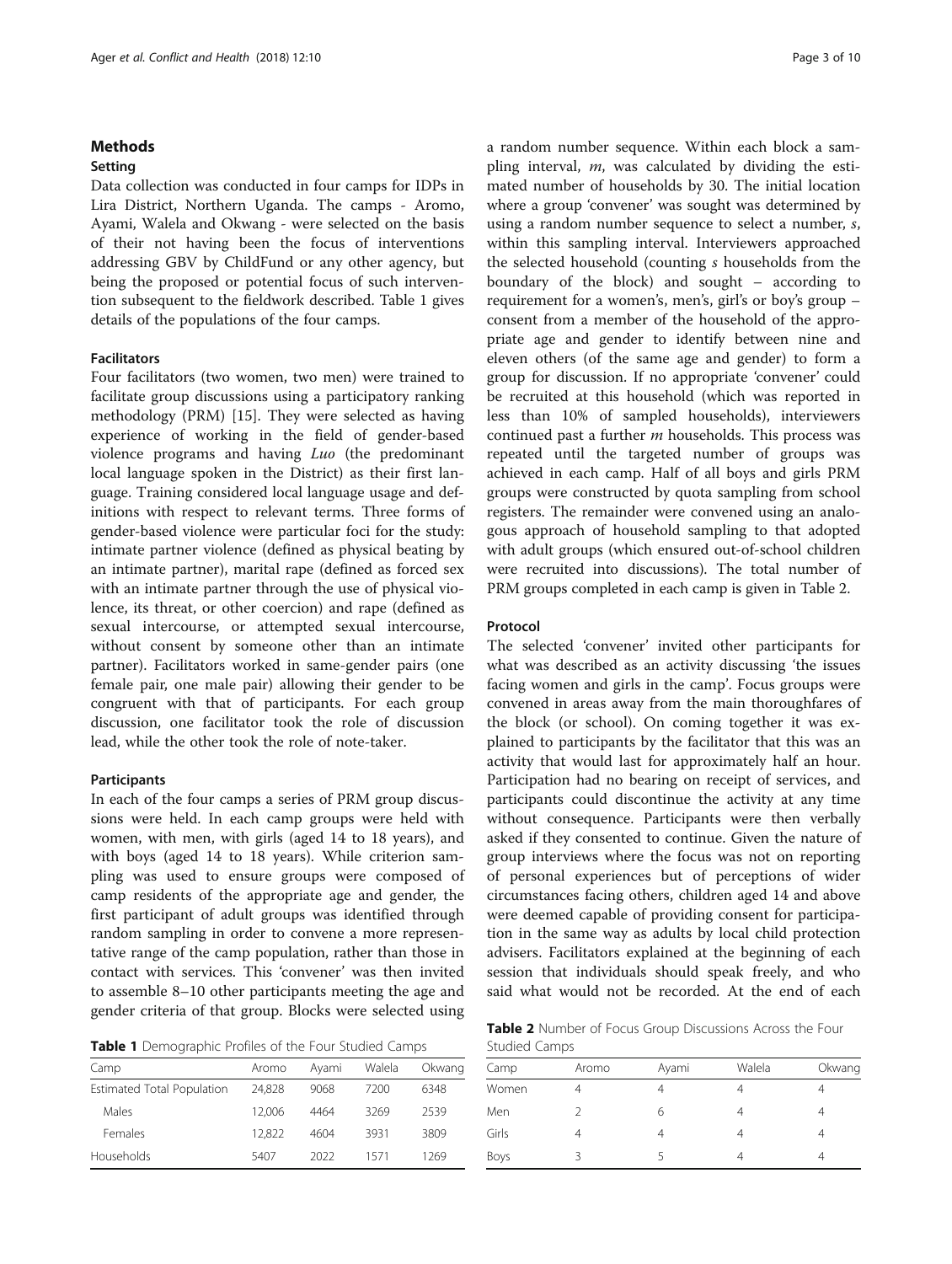session, facilitators thanked the group for their participation, reminded participants that names had not been recorded, and provided information on where referral services could be accessed. The study was reviewed and approved through the Columbia University Medical Center IRB. In addition, the work was undertaken with clearance by the Ugandan Office of the President for informing and evaluating planned humanitarian interventions. Before the commencement of data collection, approvals were also secured from block leaders and school head teachers, who assisted in implementing a sampling strategy that ensured the equi-probability of selection of PRM group conveners from across the camp.

Consenting participants were then asked by the facilitator to identify 'some of the major issues facing women and girls in the camp'. For each issue that was suggested, the facilitator identified – with the assistance of participants – a physical object to represent that issue (e.g. a stone, a household object, an image drawn on paper) after the fashion described by Ager et al. [[15](#page-9-0)]. A 'pile' of such objects was assembled, the facilitator encouraging participants to consider if new suggestions warranted a new object or if existing objects already covered the suggestion adequately. The process continued until a maximum of ten issues (and thus objects) had been identified. If, after six objects had been identified, the issues of intimate partner violence, marital rape and rape had not been mentioned, the facilitator prompted participants to consider whether these issues warranted inclusion in the 'pile'. The note-taker documented verbatim comments made by participants justifying the inclusion or exclusion of all issues.

Once the 'pile' was assembled, the facilitator drew a line on the ground, and asked participants to consider the relative importance of these issues in the lives of women and girls in the camp. Modeling selection of an object and placing it at a point on the line representing 'very important' or 'less important', the facilitator encouraged participants to select an object and place it at an appropriate point on the line. Participants were asked to verbally justify their placements. Readjustment of the placement of objects by participants was encouraged until the line of objects was taken to represent the consensual view of participants regarding the appropriate relative prioritization of issues. Throughout the process of placement and readjustment of objects, the note-taker recorded the justifications given for proposed positioning of the various issues, which not only facilitated ranking but also negotiation of the drivers and consequences of reported problems. Participatory activities thus elicited both quantitative problem rankings and elaborated qualitative narrative regarding norms, risk factors and impacts of the highlighted forms of GBV.

# Analysis

Analysis of this archival data consequently utilized both quantitative and qualitative approaches. Comparison of rankings within and across groups used non-parametric tests available through SPSS [[16](#page-9-0)]. Our analysis was conducted with the assumption that the underlying distribution was different across groups so we report means rather than medians. An inductive thematic analysis of narrative followed entry of all text into NVivo, open coding of the material, with axial codes then developed to identify major explanatory themes.

# Results

### Quantitative findings

We used use Friedman tests to compare means across groups on the basis that sampling processes drew together groups of similar individuals from the camp populations. Overall the mean problem ranking of rape was 3.4 (1 representing greatest importance) amongst major issues faced by women and girls. This was a significantly higher ranking than for both marital rape and intimate partner violence, which secured a mean problem rank of 4.5 and 4.9 respectively (Freidman,  $n = 60$ ,  $\chi^2$  = 20.1, p < .0005].

Table 3 shows the variation in mean ranking of forms of GBV by gender and age; rankings differed significantly for rape (Freidman,  $\chi^2$  = 15.1,  $p$  = 0.002), marital rape ( $\chi^2$ = 8.5,  $p = .036$ ) and intimate partner violence ( $\chi^2 = 11.1$ ,  $p = 0.011$ ). Post hoc analysis with the Wilcoxon signedrank test with Bonferroni correction indicated that girls identified rape as a significantly more pressing threat than any other group, with a mean rank of 1.6 compared to women, men and boys rankings of 4.2 ( $Z = -2.8$ ,  $p =$ 0.006), 4.4 ( $Z = -3.2$ ,  $p = 0.001$ ) and 3.2 ( $Z = -2.4$ ,  $p =$ 0.015) respectively. Further, girls ranked all forms of GBV significantly higher than boys  $(Z = -2.4, p = 0.015;$  $Z = -2.9$ ,  $p = 0.004$ ; and  $Z = -3$ ,  $p = 0.003$ , for rape, marital rape and intimate partner violence respectively). No significant difference in scores was found between women and men, nor between boys and men.

Table 3 Mean Ranking of GBV Issues by Gender and Age of Participants

|              | <b>IPV Rank</b> | MR Rank | Rape Rank |  |  |  |
|--------------|-----------------|---------|-----------|--|--|--|
| Overall Mean | 4.9             | 4.5     | 3.4       |  |  |  |
| Women        | 5.0             | 4.2     | 4.2       |  |  |  |
| Men          | 5.4             | 4.9     | 4.4       |  |  |  |
| Girls        | 3.5             | 3.2     | 1.6       |  |  |  |
| Boys         | 5.6             | 5.4     | 3.3       |  |  |  |

IPV signifies intimate partner violence, MR signifies marital rape or rape by a domestic partner, and Rape signifies rape other than by a domestic partner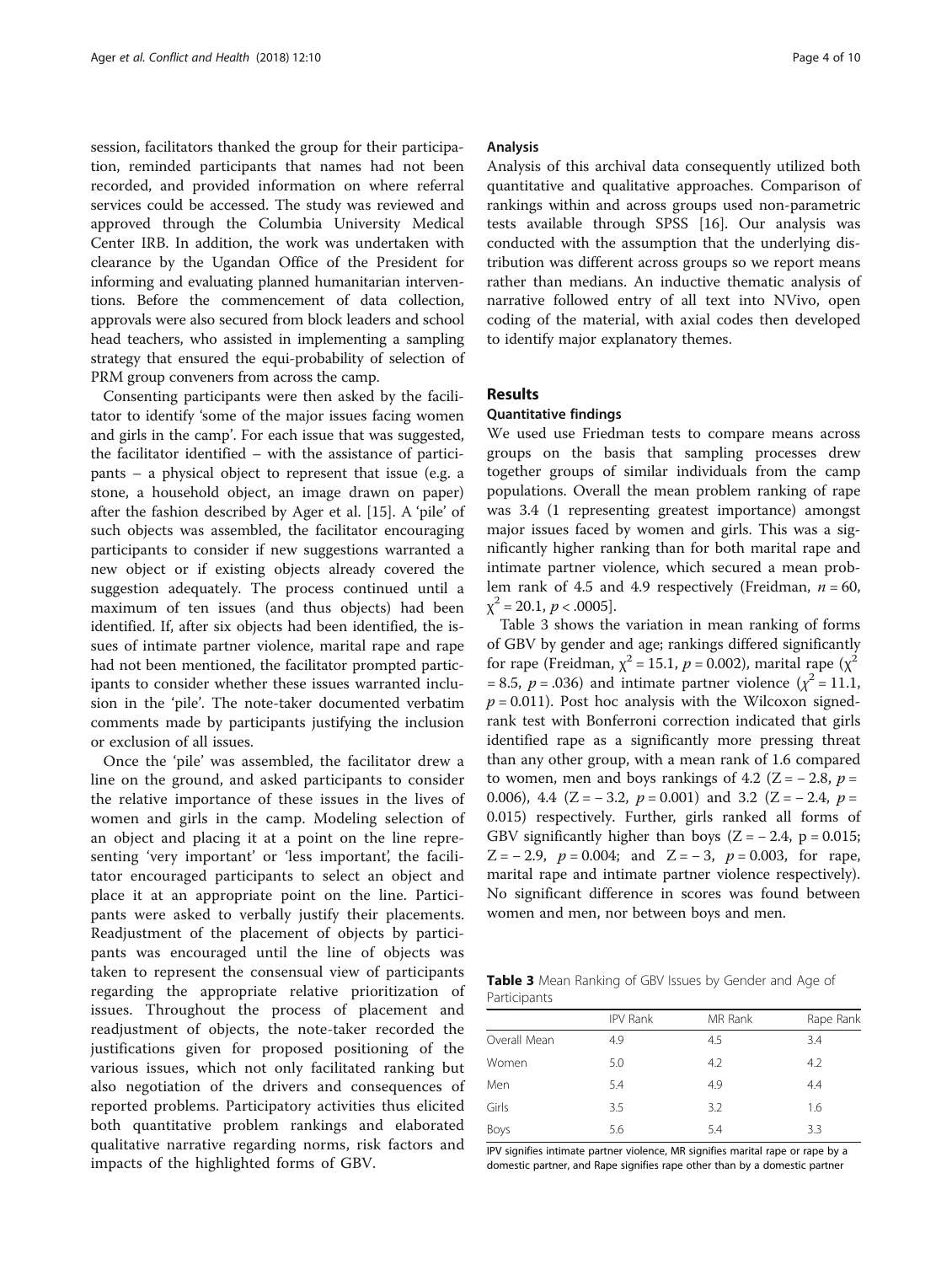### Qualitative findings

Focus group participants consistently identified the pervasiveness of three contextual factors in facilitating genderbased violence: gender roles and power, economic deprivation, and physical and social characteristics of the camp setting. These factors, although interacting, appeared to play out in somewhat different ways with differing forms of violence. Gender roles and power, for example, were particularly linked in people's understanding with marital rape and intimate partner violence. Aspects of the camp setting (location of water sources, firewood, bars, and markets) were widely understood as contributing to risk of rape. Economic deprivation was seen as contributing to all forms of GBV. These factors – and narratives illustrating them - are elaborated below. Additional issues related to living in IDP camps such as water, transportation, schooling and access to health care were raised in discussions; however, this manuscript focuses on the consideration of GBV issues.

#### Gender roles and power

Male and female respondents alike clearly and uniformly articulated the expected responsibilities and roles of women within the household and in relation to men.

Traditionally, a woman was taken from a man's rib that means a woman has no rights, she should be submissive to her husband but some women when you marry them, they want to take the whole responsibility in the family. - Male Participant, Ayami Camp

Group participants emphasized communally accepted roles of women and girls related to the domestic sphere.

Parents beat girls when they go to school, saying that… girls work is…to [be in] the garden and [to] cook food – Girl Participant, Okwang Camp

Central to this communal construction of gender is the role of women as property of their husbands or fathers, and the understanding of their lack of agency to make personal and sexual decisions. One man in describing power dynamics between husband and wife explained, a "woman [will] pretend to be respectful when she's still new but when she has taken long with you, she will never listen unless beaten" - Male Participant, Ayami Camp. Gendered power relations between men and women contributed to violence within both bodily and domestic spheres.

In discussions of intimate partner violence and marital rape, the perceived sexual obligation of women toward their husbands was understood to trump personal volition. Feminine sexuality, alluded to as "husband's food" by an Ayami camp elderwoman, is understood to be regulated by men. One woman explained:

when [my] husband comes back home be it lunchtime or evening, I make sure I send the children out immediately as he lies impatiently on the bed waiting like an angry lion wanting to eat meat. - Female Participant, Walela Camp

Women who challenged requests for sex – whether because of menstruation or lack of privacy in front of neighbors or their children – were criticized by male group participants for not fulfilling the needs of their partners, or were accused of adultery. Sexual refusal was cited as a key trigger provoking marital disputes and intimate partner violence.

a man may demand for sex from a wife but, because of fear of children and lack of proper accommodation, a wife may resist -hence fighting. - Female Participant, Walela Camp

This perceived male hegemony over women's sexual behaviour was nonetheless fragile. Marital rape was often discussed in connection to perceived female infidelity within marital relationships. Affairs were assumed by men to make women less likely to satisfy the sexual needs of their primary partners, and therefore seen to excuse the actions of male partners who would invite forced marital sex. One man suggested, "some women go with other men and when their husband wants to fulfill their sexual need, they deny them, hence forcing these men to fight and rape them" - Male Participant, Okwang Camp. Men's fear of the possibility of their wife committing adulterous acts, real or perceived, was consistently linked with marital violence, forced sex and divorce.

Marital rape, along with other forms of violence against women, was also frequently justified as a result of drunkenness. Social drinking practices and subsequent drunkenness of men were cited as prompting and aggravating violence against women, specifically within the household. "Men are beating women in the camp at times they come when they are drunk and beckon you," and "they are cruel and harsh [to] you sexually without…shame" - Female Participant, Okwang Camp. One respondent reported that when a husband:

is drunk, even if the children are there, he tells her that he wants sex, [and] if she begs to resist he beats her up and at times he forces her for sex. - Female Participant, Okwang Camp

Attacks inflicted by drunken men seem to grant the perpetrator a degree of immunity from full responsibility and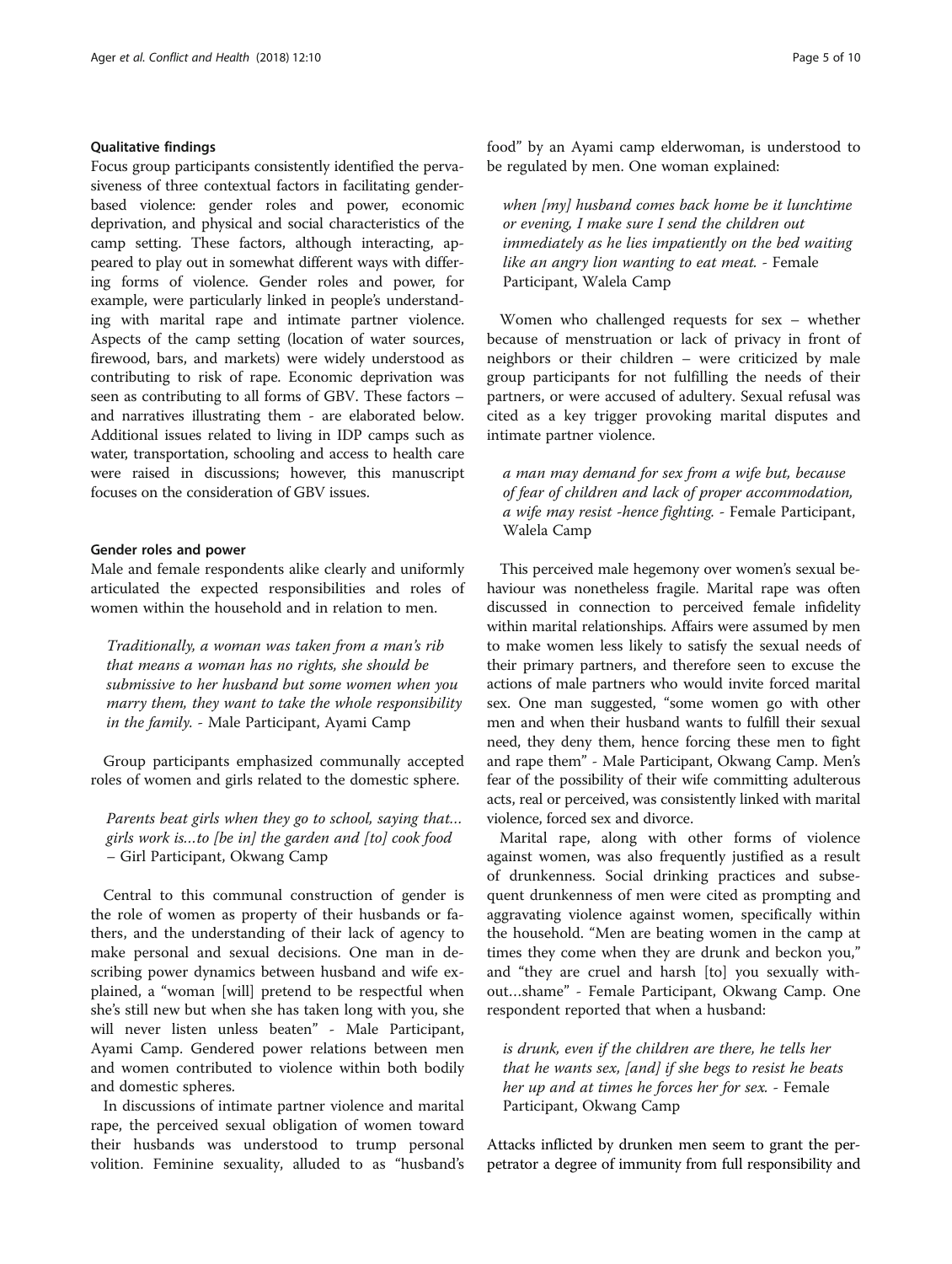assumption of blame. Violence associated with drunkenness was described in 'normal' and expected terms.

#### Economic deprivation

In all group discussions, the theme of extreme household poverty within the camp communities was emphasized as one of the key underlying factors contributing to the pervasiveness of sexual and physical violence. In several examples, limited financial resources provoked marital arguments over monetary allocation, which led to intimate partner violence. In other examples, economic desperation and the lack of income to procure food and essential personal and household items were suggested to be key forces guiding women and girls towards engaging in transactional sex with men in hopes of attaining financial security for themselves and their families.

In an attempt to meet the demands of their families, [some girls] give their bodies to men who have money. This money is used to buy a few of the basic needs in the family. - Female Participant, Ayami Camp

Economic deprivation and the lack of material resources—including but not limited to sufficient food rations, water, clothing and property—were highlighted as factors that came to amplify social and gender based tensions already present within the household and the larger community.

The economic desperation of girls and their families was frequently identified as a central motivational force prompting transactional sexual exchanges with soldiers, police officials, and older men. Young girls are described as being tempted and "deceived with money" (Female Participant, Okwang Camp) from men who are viewed, both symbolically and literally, to grant economic protection in exchange for sexual intimacy. "Poverty here paved ways for many problems for young girls," reflected one male respondent from Okwang Camp. "Rape is very common especially due to poverty in the camp, defilement being inflicted by some business men" - Male Participant, Walela Camp. Soldiers were described to be effective in their efforts coercing women to engage in sexual interactions based on the promise of financial gain. One male participant from Ayami camp reflected to the group, with such a promise "can you refuse?"

The participation of parents and family members in brokering these informal agreements out of economic despair was frequently noted.

The problem of poverty is causing domestic violence and rape in such a way that some women sell their young in the names of marriage to people with money. - Male Participant, Okwang Camp

Refusal to comply often led to cases where the girl would be "beaten seriously by the father." (Girl Participant, Okwang Camp). Alternatively, parents were reported to be "forcing their daughters into early marriage due to high rate of poverty in the camp" citing that "it is better for these girls to get money than to be taken freely without any pay" (Boy Participant, Okwang Camp). The impact of economic deprivation and resulting norm of early and forced marriage is a particularly salient threat for young girls.

Lack of food and monetary resources was repeatedly cited, as both an etiological and an aggravating factor, in association with marital disputes, intimate partner violence and marital rape. One participant asserted that:

selling food by the husband for drink causes violence. Sometimes you find that when the food is given by WFP, the woman can decide to take it to her parents so if the husband hears, he comes back and beats the wife seriously. - Boy Participant, Okwang Camp

In Ayami camp, "a wife was beaten by the husband because she had refused him to sell off the saucepan just for paying the debt he had with the owner of the beer" (Female Participant, Ayami Camp). This struggle over resources as a factor precipitating violence is further highlighted in the comments of one man who explained:

every women ha[s] been beaten by their husband since there is always struggling for food [and], non-food items where one may decide to sell the household properties. - Male Participant, Walela Camp

A woman from Walela Camp emphasized the protective and preventative benefits of adequate food security with the statement: "If we have food, we can have strength to fight the rapist[s]." Many accounts elaborated the complex linkages between food and violence. As two women from Ayama Camp reported "If the house is not peaceful even food cannot be eaten" and "I prefer being beaten while my children eat."

Poverty was also perceived to be related to marital infidelity whereby "many women to resort to adultery in search for food [and] money" (Male Participant, Walela Camp). One man from Okwang Camp commented:

since our women do not have anything to do which can generate income—[it] has led to high rate of adultery especially with the soldiers. They tend to go to soldiers for the sake of money and other non-food times.

These transactional exchanges were cited as frequent prompts of marital conflicts; one woman from Okwang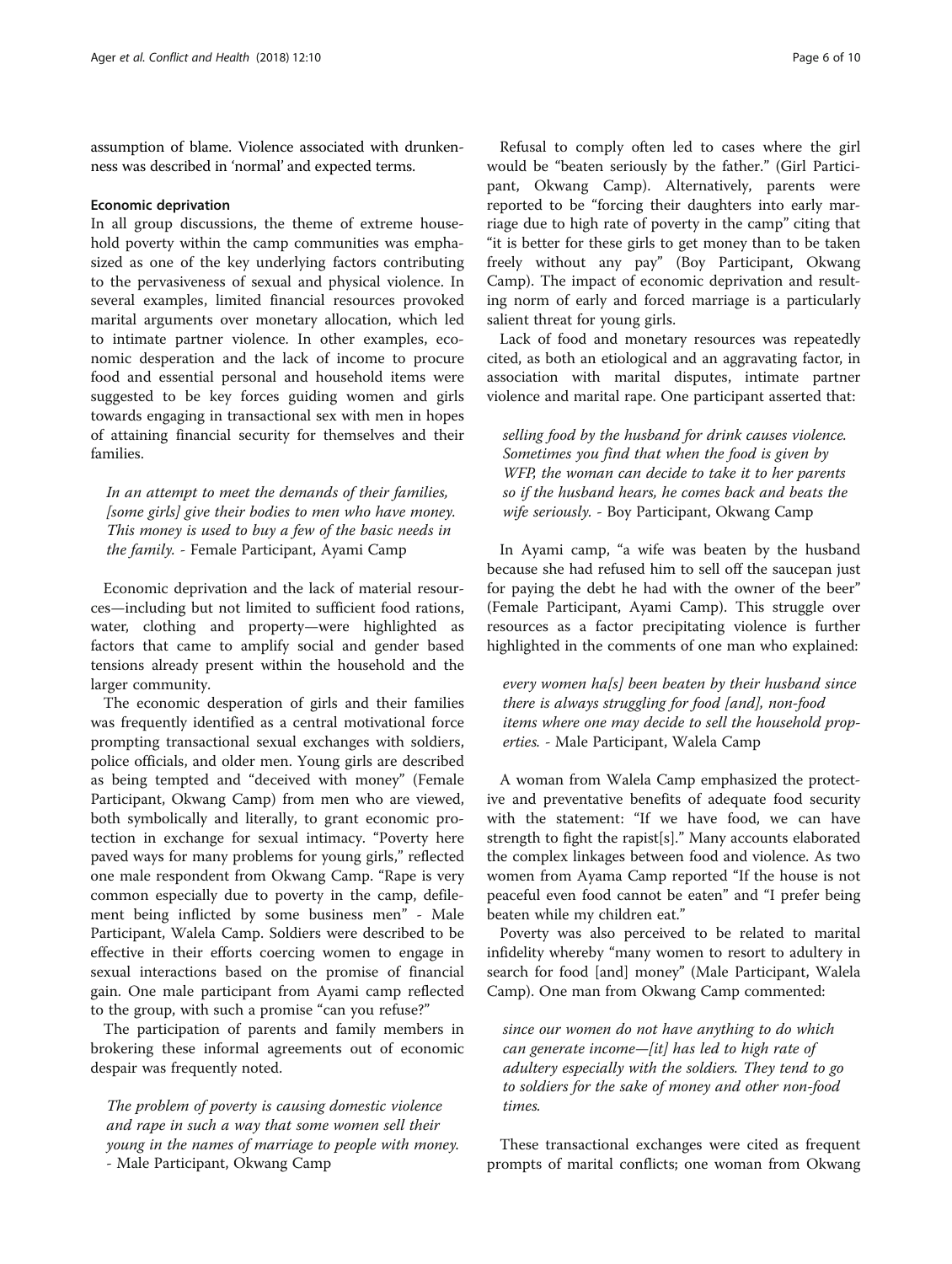Camp cited a case where "a woman was given money by a soldiers who later slept in her house and when the husband came back, he fought with the soldier almost causing death."

# Threats linked to the social and physical characteristics of camps

Social and physical aspects of the camp setting contributed to increased vulnerability to GBV beyond the issues of gender inequity in power relations and economic deprivation discussed above. Participants consistently articulated the role of soldiers, police officials and wealthier males as key perpetrators of violence inflicted upon young girls.

Most of young girls are... defiled by soldiers mainly. Soldiers come at night while people are sleeping and enter the room by force. - Boy Participant, Walela Camp

Elevated by social capital and armed with weapons, soldiers and members of militia groups were described as often forcing women and girls to acquiesce to their material and sexual demands.

some soldiers come and request our daughters to collect for them drinking water from their house, and as they go in, the men follow them into the house and [they are] raped. - Female Participant, Walela Camp

Abuse from soldiers, in addition to sex of a transactional nature, added to the vulnerability of women and girls in the camp setting.

Equally, if not more frequently cited however, was the role of husbands, family members and neighbors as perpetrators of violence. This correlates with the epidemiological data collected in the parallel survey study in these camps indicating that the majority of genderbased violence was inflicted within the home and within familial circles, rather than chance attacks by strangers in the external environment [[3](#page-9-0), [10\]](#page-9-0). The impact of the war and life within the camp was described as aggravating men's social behavior. "The men have become mad," one female respondent from Walela Camp said, "they go drinking, watching videos and come back home late, beat and chase us out of our houses."

Although reports of domestic and marital abuse were dominant, the prevalence and severity of external attacks should not be minimized. Respondents from all four camps recounted examples of women and girls who were targeted by strangers, emphasizing specific geographical locations as axes of vulnerability. Specifically, unprotected areas on the periphery of the camps such as water sources, roadsides and bush areas where firewood is collected were noted in many incident accounts and were therefore associated with high risk. Water sources and spaces on the outer boundaries of camp confines where firewood is collected were also recognised as high-risk areas. According to one female respondent:

You can be going for fire wood, and when you meet a soldier or police on your way they tend to scare you with [their] gun and just rape you without you making any alarm or reporting to any authority. - Girl Participant, Okwang Camp

Another girl participant from Okwang Camp observed that "the soldiers wait for you at the water points and rape you."

Additionally, locations within the camp where men come to congregate socially, including bars, cinemas, military barracks, and local markets were seen to put women, and specifically young girls, in increased danger of harassment and violent attack. The association between physical space and vulnerability to assault was widely recognized by participants. One Walela man, emphasizing the level of vulnerability, claimed: "there is a beer bar in the camp that whichever female crosses by 7:00 pm is raped." The recognition and normalization of this geographically–associated risk implicitly places both responsibility and blame upon the victims of violence. One girl from Okwang noted that girls should "stay closely with the parents, [and] should not move alone into lonely places." Communally identified high-risk locations thus become areas that women and girls should know to avoid, with the implication that attacks are to be expected.

Much of this geographical risk is linked to the experience of recent migration and the social dynamics imposed by the immediate camp environment. Restitution is seen to lie in a return to pre-war conditions, a nostalgia for the calm of earlier village life. "How should we avoid defilement?" posited one girl in Okwang, "People should be taken back to villages. The by-laws should be put in place" (Girl Participant, Okwang Camp). In addition to geographic vulnerability, inequity in community relationships was seen as increased in the camp setting. During discussions, women's sexual obligations to their husbands or partners were linked to forced sex within the home, often associated with lack of privacy within the camp setting and a sense of shame. One Walela respondent recounted:

there is a man who always comes back home drunk, pulls the woman even when cooking to first fulfill his demands and every day at lunch time he must [have] sex with the wife shaming both the neighbors and the children. - Female Participant, Walela Camp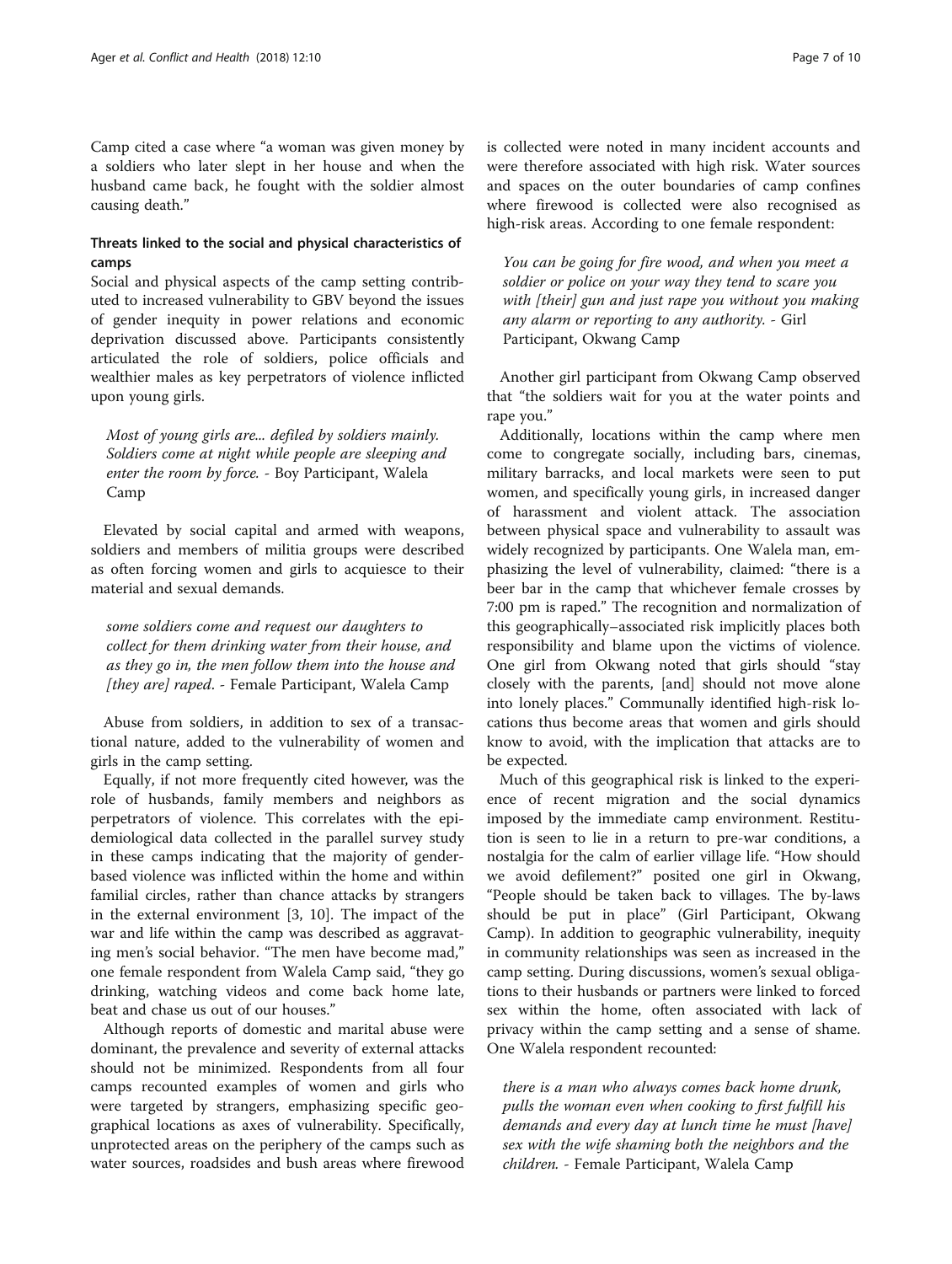Due to limited household space and privacy, the woman herself is often "ashamed before her children" (Female Participant, Okwang Camp). In other instances, the children are also implicated in the marital abuse, occasionally as additional victims themselves. As one Okwang woman recounts, "one time th[at] very man called the daughter, telling her that he could have [sex with] her together with the mother." Spatial constraints interact with unequal power dynamics and the perceived endemic nature of violence, contributing to greater abuse within the camp setting.

# Impact of abuse

The above sections have considered the three major sources of vulnerability for GBV identified through participant narratives. These narratives also highlight perceptions of critical impacts of GBV on the community in such areas as health and development, wider social norms and community response.

Respondents closely associated the increased sexual and physical violence inflicted upon women and girls as imposing significant physical and social harm. Collectively, groups from all four communities listed 'defilement,' disease, injury, depression and shame with the victims of violence. The effects of abuse were understood to be amplified for young girls, who as targets of violence, were seen to be 'spoilt'(Male Participant, Walela Camp), 'tarnished,' (Boy Participant, Walela Camp) and left without a future. Further, abuse was discussed as a barrier to educational success and development; "rape makes one not to enjoy the fruits of her studies" one girl from Walela suggested. Most directly, gender-based violence was considered a significant risk to physical health. As you respondent stated bluntly, "If a man rapes you, one contract disease and die." - Girl Participant, Walela Camp.

Another impact of GBV was its perceived intergenerational influence. Early exposure to household sexual exchanges within the home was often associated with premature sexual awareness and imitation amongst children:

Some parents…[have] sex when the children are aware and that thing has really spoilt children... you find them imitating what the parents do with their fellow friends. - Girl Participant, Okwang Camp

Marital rape in particular was cited as teaching youth "dirty acts," (Female Participant, Walela Camp) and "bad manners [that] makes them ashamed" (Girl Participant, Walela Camp). "It makes children to begin practicing sex early," one school girl from Walela Camp noted. A woman from Okwang Camp described a case where "some children were found [hav]ing sex and when they were asked they said that they saw from their neighbor."

Some respondents placed significant blame on the victims themselves who were perceived as "not morally good" (Female Participant, Okwang Camp) and to be inviting the advances of men and withholding their sexual activity from family members.

Our girls here in the camp are good during daytime but at night, they [are] begging, barking like dogs together with their fellow young boys along the main road. - Male Participant, Ayami Camp

In this way, young girls are seen to be active participants in sexual exchanges, "indulging [in] sexual immorality" (Female Participant, Okwang Camp) and the pursuit of men, and deceptive to their elders. As one participant shared, one girl "deceives her mother that she is going to school and yet she sleeps with men" (Girl Participant, Walela Camp).

Several respondents recounted instances where men had boasted to their peers about actions inflicted upon women as symbolic of masculinity and familial control. "When men gather at the drinking places, they talk about the rape or dirty things [that] they did the day before" (Female Participant, Walela Camp). One woman from Walela Camp explained, "marital rape is just rampant, and men feel proud to talk about it at their drinking joints." Less frequently, gender-based violence was discussed as a normalized "sign of love" between husband and wife (Female Participant, Walela Camp). For whatever function, the normalization of violence against women and girls indicated by our ranking data was consistently reinforced:

Women in this camp take marital rape as being normal. If your husband wants sex, even when you are menstruating, you just have to give in without refusing—even when children are awake. - Girl Participant, Okwang Camp

The ubiquity of violence – and the erosion of social mores - was emphasized by some individuals noting that religious affiliation or responsibility was no barrier in the perpetration of such acts:

We have always beaten and harassed our wives. There is a lot of quarreling between the couple even the servants of God are beating their wives. - Male Participant, Okwang Camp

With domestic violence, no one in this camp can escape that. We have come to realize that even pastors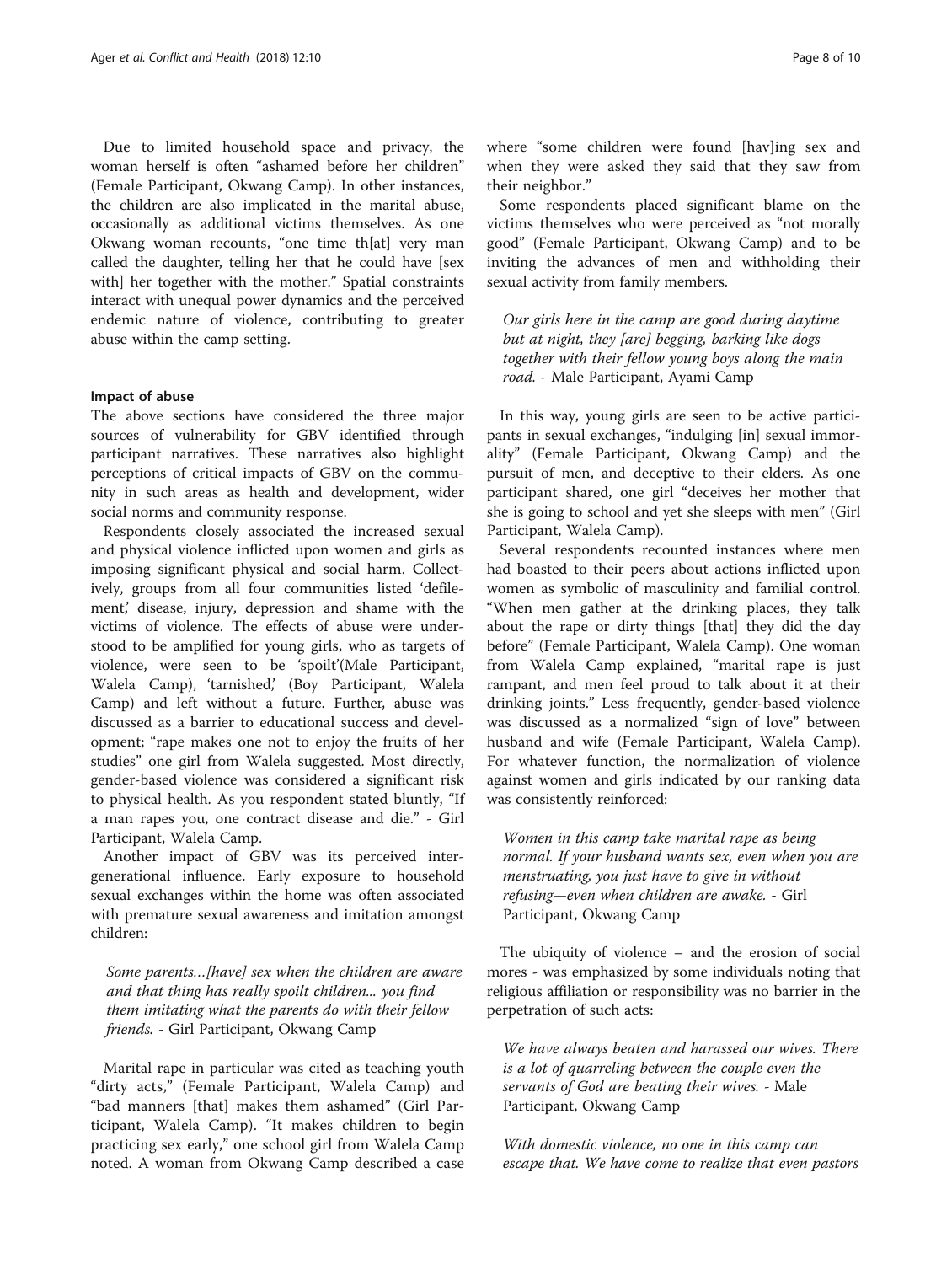are committing this crime seriously, so domestic violence is really a big problem. - Male Participant, Okwang Camp

Despite general acknowledgement of gender-based violence as a fundamental problem in need of attention within their communities, group respondents emphasized that the vast majority of incidents went unreported and that women were often reluctant to make attacks public. When abuse is made public and reported to the authorities, it is seen to be ignored. Expressing frustration about the lack of response from officials, one woman in Okwang asked rhetorically:

How should we prevent rape…since it is rampant in our camp and it is being [ignored] by the law keepers? - Female Participant, Okwang Camp

Participants also emphasized the generalized communal apathy toward signs of distress, with acts of rape often ignored by witnesses. "Even if [women] make an alarm in the night, no one ever comes to their rescue" (Female Participant, Walela Camp).

Although impunity was widely acknowledged, several respondents reported examples which highlighted the potential influence and power of camp leaders and police officers in prevention and response. In one case from Okwang camp:

A 50 year old woman…raped by a soldier…made an alarm [and] then people surrounded them and the soldier was arrested…The case was brought to the barracks [and] he was seriously beaten but was not made to pay anything. - Female Participant, Okwang Camp

Arranged marriages between the victim's families and the perpetrator were frequently cited. In one reported case from Okwang camp:

A girl was raped by a soldier…because the parents wanted money, they had to accept 50000 and one goat. The case ended there with the girl forced to go with that soldier. - Girl Participant, Okwang Camp

In other instances, payment required by local leaders to assist in the resolution process was prohibitive for families seeking assistance. "If a man beats them, they go to the block leader to settle their case and the block leader in turn demands for some money which discourages them" (Female Participant, Ayami Camp).

# Discussion and conclusion

As noted previously, the archival data analysed here was initially collected as formative research to inform a

prevalence survey of sexual violence in the IDP caps of Lira and an appropriate GBV programming response in these settings [\[14\]](#page-9-0). Summary data from PRM group discussions supported the conclusions of the prevalence survey that, while there were risks of sexual violence outside of the home (the prior focus of GBV programming), risks within the home were far greater. This led to a reformulation of ChildFund's programming strategy to more directly address prevention and reporting of household violence.

The subsequent quantitative and thematic analysis of this archival PRM data has not only confirmed that rape, marital rape and intimate partner violence were perceived as serious issues for women within the IDP camp community from the perspectives of both women and men and both girls and boys – albeit with important variations in ranked salience with respect to other threats. The analysis has identified recurrent themes in explaining vulnerability to GBV: gender roles and power, economic deprivation and physical and social characteristics of the camp setting. Discussions across four camps suggested that violence was widely accepted. These findings are consistent with previous studies in post-conflict settings, which have indicated that both men and women perpetuate gender inequitable norms related to sexual relationships and reproductive health, which may prove to be a barrier to the promotion of safe sexual practices such as equitable decision-making, and the prevention of pregnancy and STIs [\[17\]](#page-9-0).

This study is not without limitations. First, as an analysis of archival data, the study clearly does not speak to the contemporary context of northern Uganda, where IDP camps have largely closed. Second, facilitators only probed about GBV issues if they were not mentioned and did not probe for other specific issues. However, while this prompting may have influenced participant ranking choices, the ranking of GBV varied significantly across groups, suggesting that this procedure did not lead to widespread inflation of ranking GBV issues. Third, given the sampling and group ranking methodology adopted, the analysis of group differences formally only extends to sampled participants rather than the population from which they were drawn (although the extent to which findings are in line with those of other, population-based studies in camp settings suggests their potential representativeness). In consequence, despite these limitations, we consider the study illuminates important risk factors for - and effects of - GBV from the perspectives of women, men, boys and girls.

Gender-based violence impacts women, girls and communities on a variety of social and physical levels. By tracing the root causes of such violence through PRM, dynamics were identified that have the potential to influence the design of programmatic interventions to address prevention activities, as well as justice mechanisms and